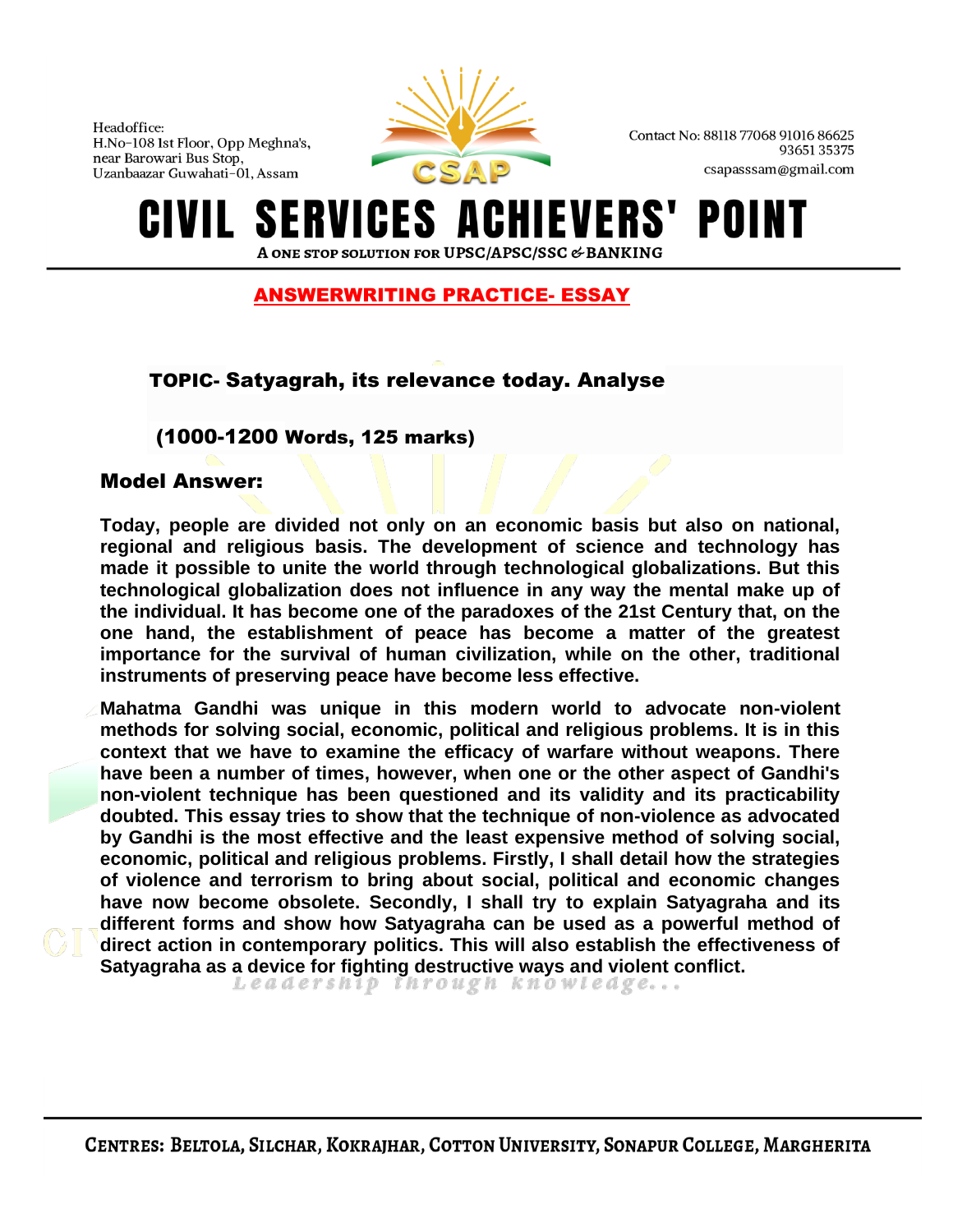

Contact No: 88118 77068 91016 86625 9365135375 csapasssam@gmail.com

#### **ERVICES A EVERS'** POII IVIL. A ONE STOP SOLUTION FOR UPSC/APSC/SSC & BANKING

**Gandhi held that violence was wrong as a matter of principle. He maintained that it is the duty of every one to resist it. But the manner of resistance to violence is profoundly significant in the Gandhian technique. Resistance to violence by counter violence is obviously wrong. A wrong cannot be righted by another wrong. The addition of another wrong does not diminish but adds to the evil already in existence. So violence must first be resisted by persuasion and when persuasion fails, it must be resisted non-violently. Critics very often fail to understand that non-violent resistance of the Gandhian type is also a 'force' which is different from violence. The two words 'violence' and 'force' are often used interchangeably so that we fail to understand that force need not always be violent. To Gandhi, nonviolent resistance is a force that counters the force that is violent.**

**Gandhi would have nothing to do with the organized violence of the Government or with the unorganized violence of the people. He would prefer to be crushed between the two. For him, popular violence is as much an obstruction in our path as state sponsored violence. Indeed, he could combat the latter more successfully than the former. He objected to violence because when it appears to do good, the good was only temporary. The evil it brought about was permanent.**

**Gandhian Satyagraha means truth-force, love-force or soul-force. It means to correct the opponent's error by self-suffering. Satyagraha depends for its success on the capacity of the Satyagrahi to suffer until the opponent comes round, but not on the mildness of the adversary. It is a device to educate public opinion in the higher values in life. An honest effort is made to impress the opponent with a sense of justice without harbouring feelings of ill-will towards him. Resort to physical or military force is out of the question.It provides humanity with a technique to conquer untruth by truth and violence by non-violence. Even if the Satyagrahi dies in the process of converting the oppressor, he should not mind it. Sometimes Satyagraha is a substitute for actual warfare but with a slight difference because war does not do away with injustice while Satyagraha tries to remove it completely.To Gandhi, Satyagraha is time-honoured.**

**To the question, what is the cause of war, Gandhi's unambiguous answer is exploitation. He points out that all activity for stopping war must prove futile so long as the causes of war are not understood and readily dealt with. According to his analysis, the prime cause of modern wars is the inhuman race for exploitation of the so-called weaker people of the earth. He thinks that the motive of**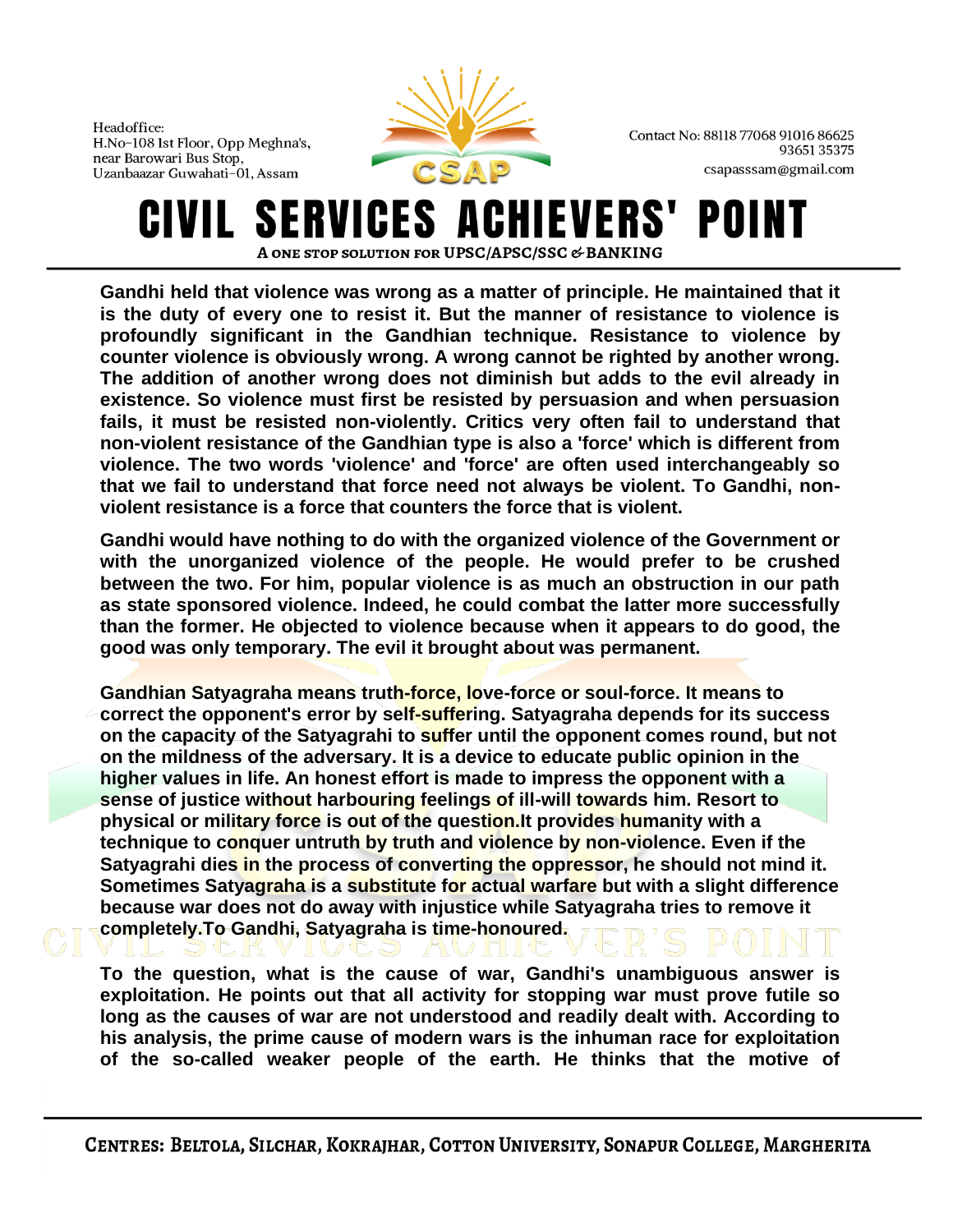

Contact No: 88118 77068 91016 86625 9365135375 csapasssam@gmail.com

#### ERVICES A **EVERS'** POII A ONE STOP SOLUTION FOR UPSC/APSC/SSC & BANKING

**exploitation accounts not only for the outbreak of war between two States but also generally for the chaotic situation that prevails at the national and international levels.**

**Gandhi had applied this technique for over fifty years in every walk of lifedomestic, institutional, economic, and political. But it is true that he did not have the occasion to try it in a war like situation of aggression and other international conflicts. Though resistance on a large scale is necessary in order to meet aggression or to overthrow foreign domination, mere numbers do not add strength to the movement. Satyagraha is a clean fight and so it requires clean fighters. "In Satyagraha it is never the numbers that count; it is always the quality, more so when the forces of violence are uppermost." Numbers are bound to be a decisive factor in achieving the goal, care is to be taken at the same time that the quality of the fighters is of a very high order."**

**Gandhi's** *satyagraha* **was an act of moral creativity. For Gandhi,** *satyagraha* **was not only a political weapon but a weapon of creativity.** *Satyagraha* **is a means of establishing faith inhuman beings as also in God. The philosophy of** *satyagraha* **holds that every human being is capable of doing well and thinking good.** *Satyagraha's* **aim is to bear self-suffering in order to generate a melt-down on the part of the other. Possibility of a moral dialogue with the other is essential for** *satyagraha* **to succeed. In this sense,** *satyagraha* **is a moral act. It recognises the morality of the other.** *Satyagraha* **is the only means of change that does not make a villain of the other. S***atyagraha* **is liberating. It liberates both the oppressed of his bondages and the oppressor of his need to behave inhumanly with others.** *Satyagraha* **is the best weapon to ensure and sustain human rights. The birth of non-violence as a political theory is seen as a seminal contribution of Gandhi to conflict resolution.**

**Gandhi's approach to peace is based on** *satyagraha. Satyagraha* **is the moral alternative to war. Gandhi showed us the way to use it for problem-solving and conflict-resolution from micro-level to macro-level. Gandhi's** *satyagraha* **proved to be an effective means for political redress. Many of the contemporary challenges related to war and peace, terrorism, human rights, sustainable development, climate change, socio-political unrest, and politico-administrative corruption could be faced through adoption of the Gandhian Way. The twenty-first century world has much to learn from it.**